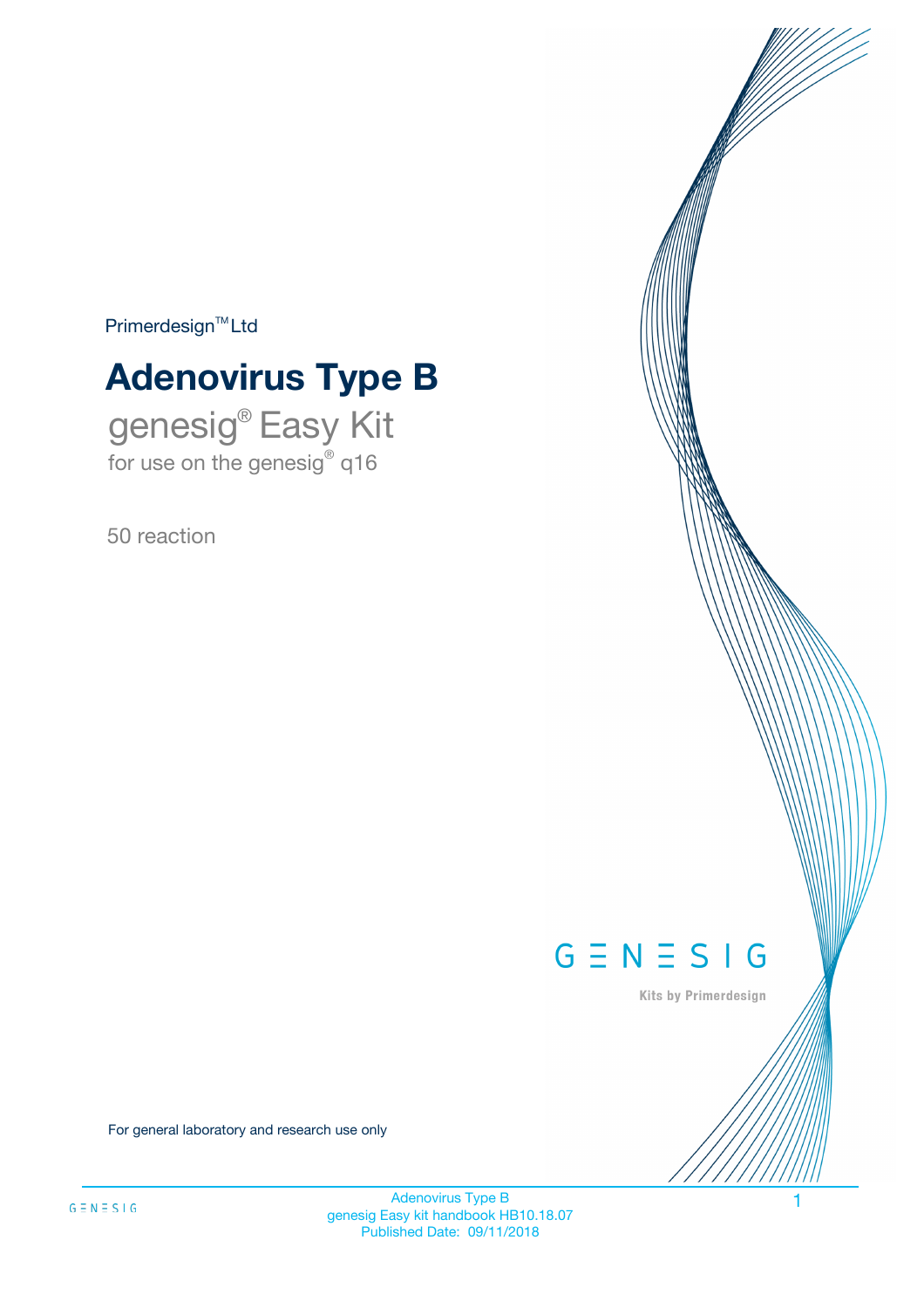# genesig® Easy: at a glance guide

#### **For each DNA test**

| Component                | <b>Volume</b> | Lab-in-a-box pipette |  |
|--------------------------|---------------|----------------------|--|
| <b>AdVB</b> reaction mix | $10 \mu$      |                      |  |
| <b>Your DNA sample</b>   | $10 \mu$      |                      |  |

#### **For each positive control**

| Component                 | Volume          | Lab-in-a-box pipette |  |
|---------------------------|-----------------|----------------------|--|
| AdVB reaction mix         | 10 <sub>µ</sub> |                      |  |
| Positive control template | $10 \mu$        |                      |  |

#### **For each negative control**

| Component         | <b>Volume</b>   | Lab-in-a-box pipette |  |
|-------------------|-----------------|----------------------|--|
| AdVB reaction mix | 10 <sub>µ</sub> |                      |  |
| <u>Water</u>      | 10 <sub>µ</sub> |                      |  |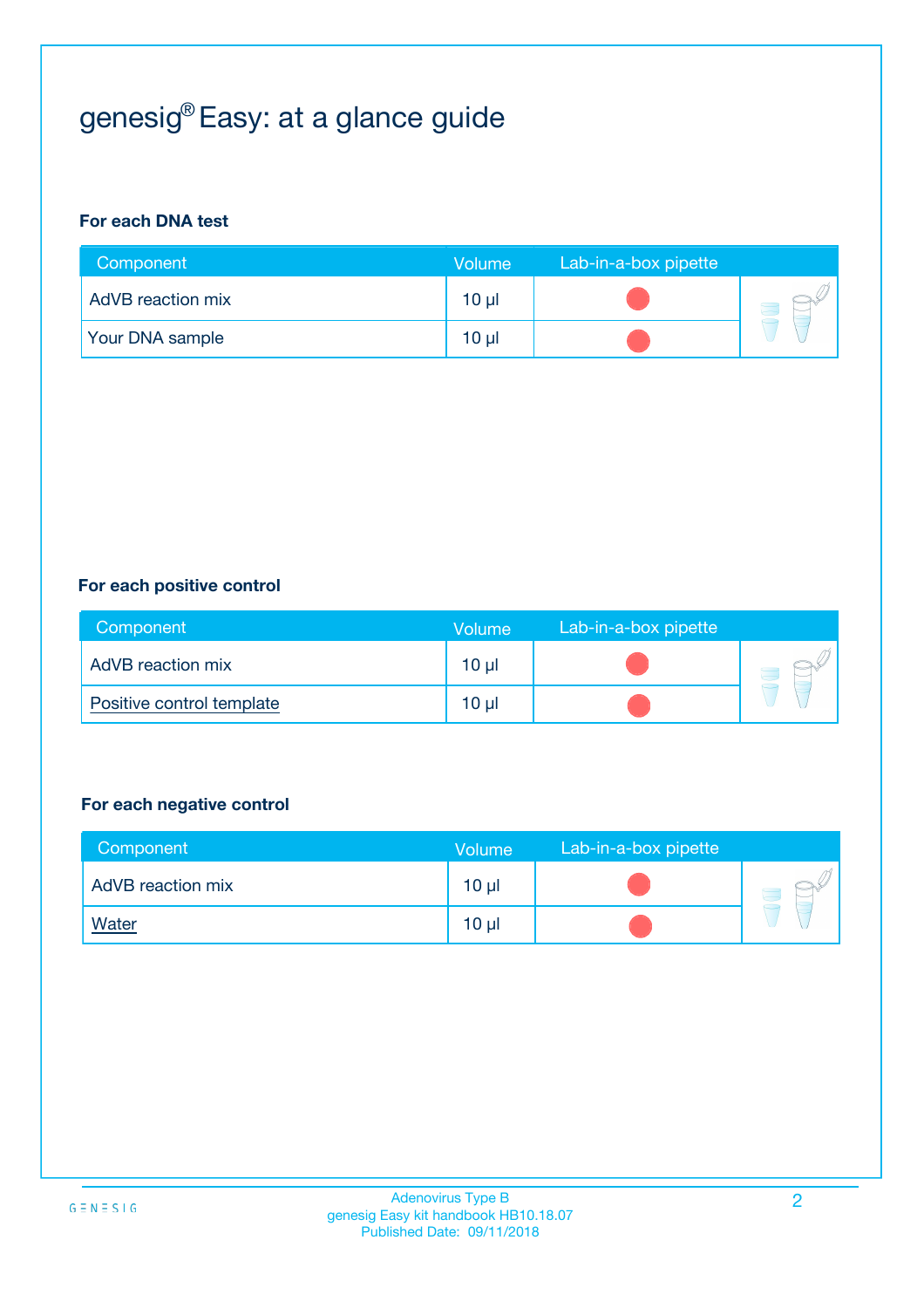# Kit Contents



## Reagents and equipment to be supplied by the user

#### **genesig® q16 instrument**

#### **genesig® Easy Extraction Kit**

This kit is designed to work well with all processes that yield high quality RNA and DNA but the genesig Easy extraction method is recommended for ease of use.

#### **genesig® Lab-In-A-Box**

The genesig Lab-In-A-Box contains all of the pipettes, tips and racks that you will need to use a genesig Easy kit. Alternatively if you already have these components and equipment these can be used instead.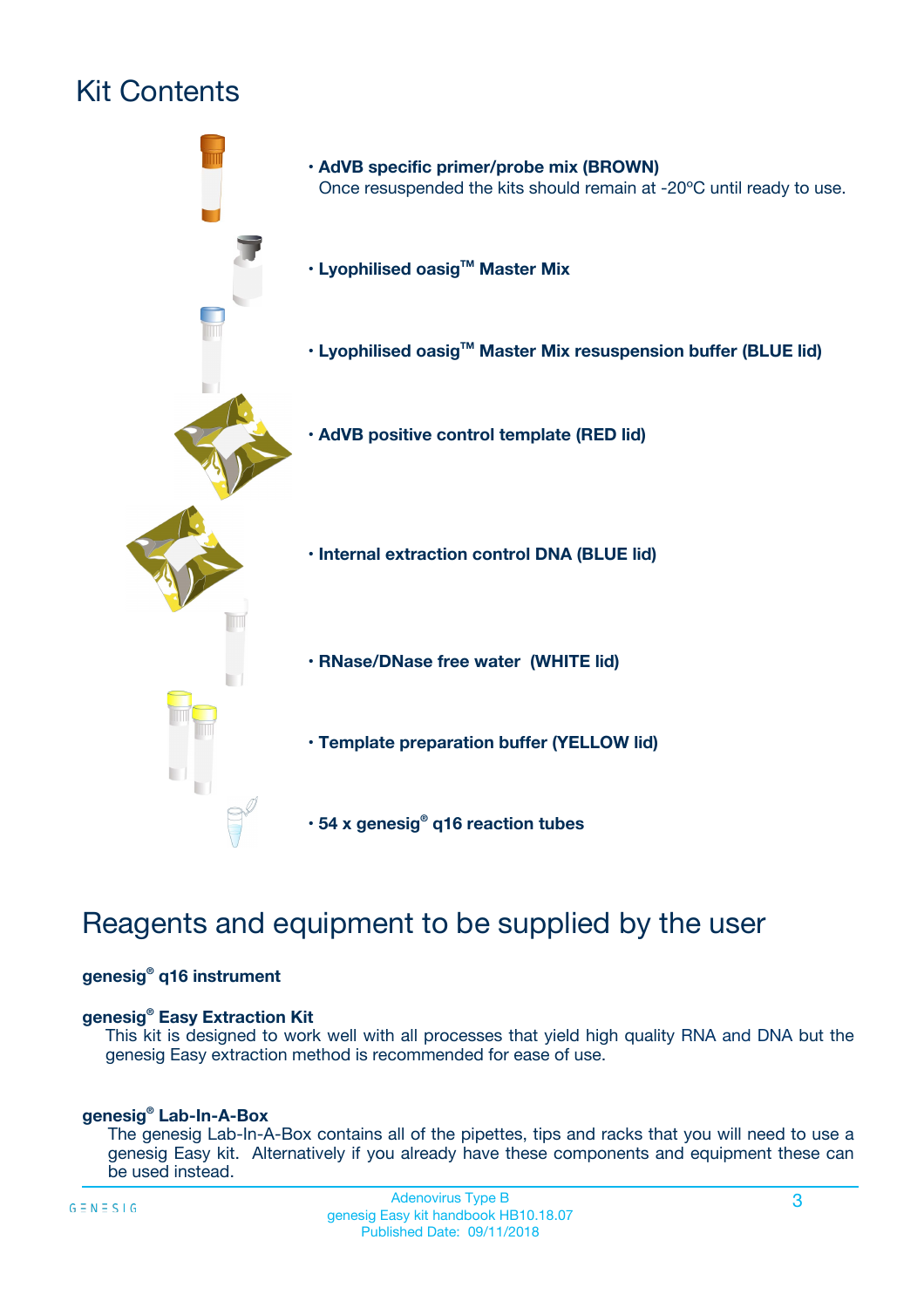## Step-by-step guide

## 1. Create your reaction mix



Use the blue pipette to transfer 500µl**\*** of the oasig Master Mix resuspension buffer into the tube of lyophilised oasig Master Mix and mix well by gently swirling. Then transfer all of that master mix into the brown tube labelled AdVB primers/probe.

**\***Transfering 525µl of the oasig Master Mix resuspension buffer to your oasig Master Mix (instead of the 500µl recommended above) will enable you to take full advantage of the 50 reactions by accounting for volume losses during pipetting. In order to do so with the genesig Easy fixed volume pipettes use 1x blue, 2x red and 1x grey pipettes to make the total volume. Please be assured that this will not adversely affect the efficiency of the test.

Cap and shake tube to mix. A thorough shake is essential to ensure that all components are resuspended. **Failure to mix well can produce poor kit performance.**

Leave to stand for 5 minutes. Now your reaction mix is ready to use.

Store the reaction mix in the freezer from hereon.

#### Top tip

- Ensure that the reaction mix is mixed thoroughly before each use by shaking.
- **•** Once resuspended do not expose genesig Easy kit to temperatures above -20°C for longer than 30 minutes at a time.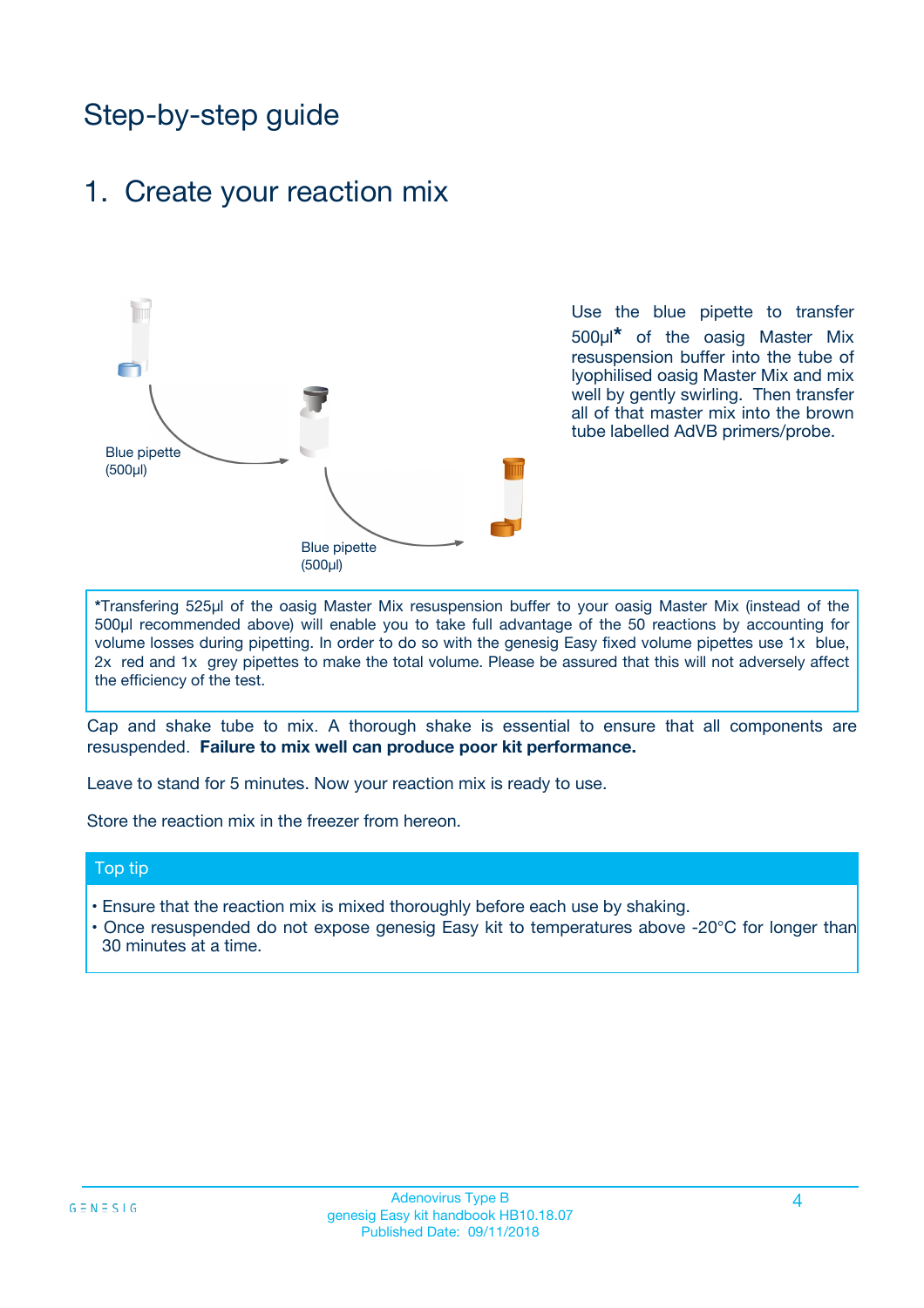# 2. Internal extraction control



Use the blue pipette to transfer 1000µl (2 x 500µl) of template preparation buffer into the Internal Extraction Control DNA tube. Cap and shake tube to mix.

Your kit contains Internal Extraction Control DNA. This is added to your biological sample at the beginning of the DNA extraction process. It is extracted along with the DNA from your target of interest. The q16 will detect the presence of this Internal Extraction Control DNA at the same time as your target. This is the ideal way to show that your DNA extraction process has been **successful.** 

#### **If you are using an alternative extraction kit:**

Use the red pipette to transfer 10µl of Internal Extraction Control DNA to your sample **after** the lysis buffer has been added then follow the rest of the extraction protocol.

#### **If you are using samples that have already been extracted:**

Use the grey pipette to transfer 5µl of Internal Extraction Control DNA to your extracted sample.

## 3. Add reaction mix to all reaction tubes



For every reaction to be run, use the red pipette to add 10µl of your AdVB reaction mix to every tube.

#### Top tip

- Always pipette the reaction mix directly into the bottom of the tube.
- You can label the tube lids to aid your reaction setup but avoid labelling tube sides.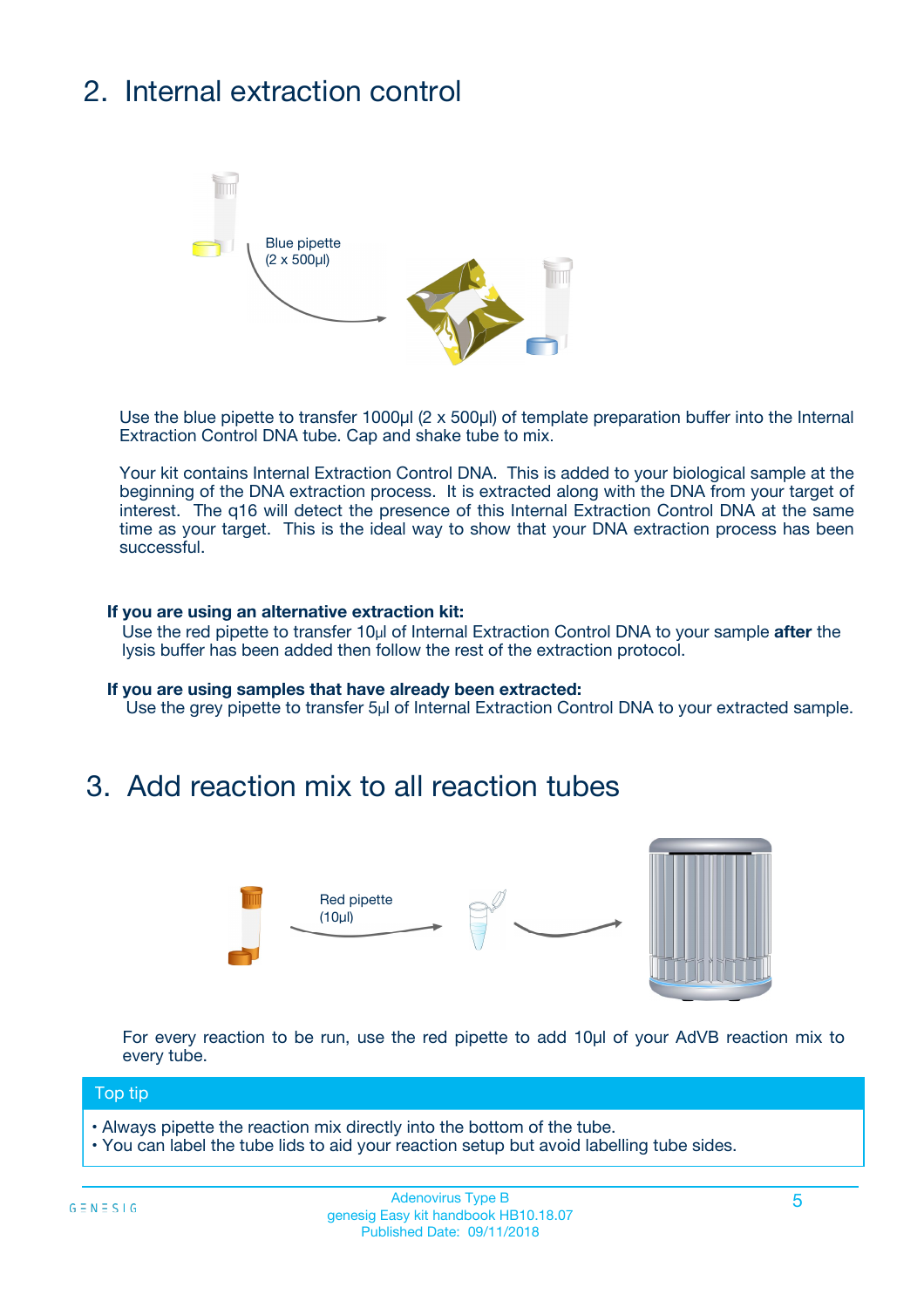## 4. Negative control



For each test you will require a negative control. Instead of DNA, water is used. This sample should typically prove negative thus proving that all of your positive samples really are positive.

To create a negative control reaction simply use the red pipette to add 10µl of the water to the required reaction tubes. Close these tubes after adding the water.

Because some genesig kit targets are common in the environment you may occasionally see a "late" signal in the negative control. The q16 software will take this into account accordingly.

#### Top tip

**•** Always add the water to the side of the tube to reduce the introduction of bubbles.

### 5. Set up a test



For each sample you wish to analyse, use the red pipette to add 10µl of your DNA sample to the required reaction tubes. Close these tubes after adding the sample. Always change pipette tips between samples.

#### Top tip

**•** Always add the DNA sample to the side of the tube to reduce the introduction of bubbles.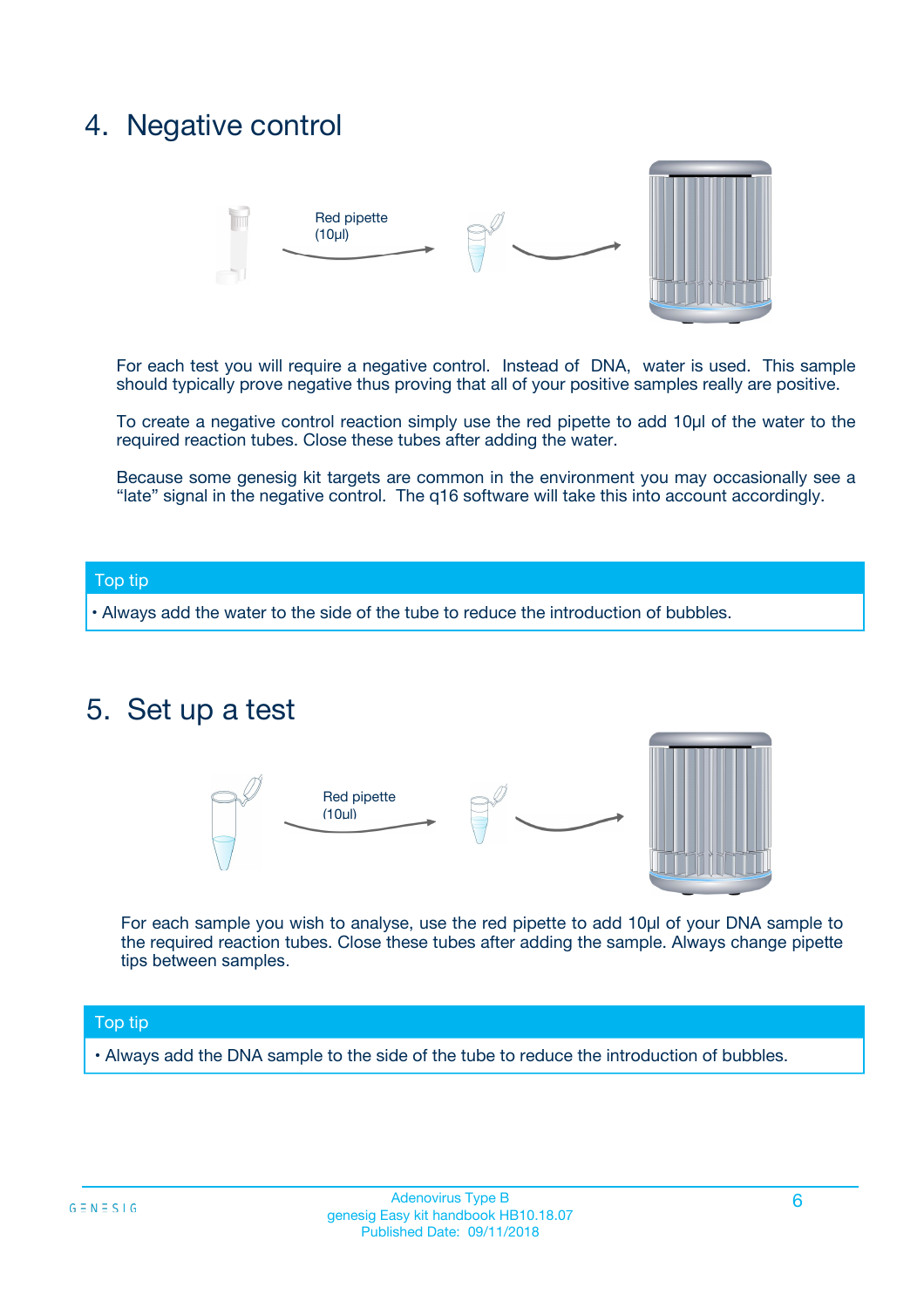## 6. Positive control



Use the blue pipette to transfer 1000µl (2 x 500µl) of template preparation buffer into the positive control template tube. Cap and shake tube to mix.

Each time you run a test you will require a positive control. This is a small portion of DNA from your target of interest. It serves two purposes:

1. It will always test positive so it shows that everything is working as it should be.

2. The q16 software knows how much DNA is present in the positive control. So it can automatically compare your sample of interest with the positive control to calculate the amount of target DNA in your sample.

To create a positive control reaction, simply use 10µl of the positive control instead of your DNA sample.



Take great care when setting up your positive control. The positive control template has the potential to give you a false positive signal in your other samples. Set positive controls up last after all other sample tubes are closed. Always change pipette tips between samples. You may even choose to set up positive controls in a separate room.

#### Top tip

**•** Always add the positive control to the side of the tube to reduce the introduction of bubbles.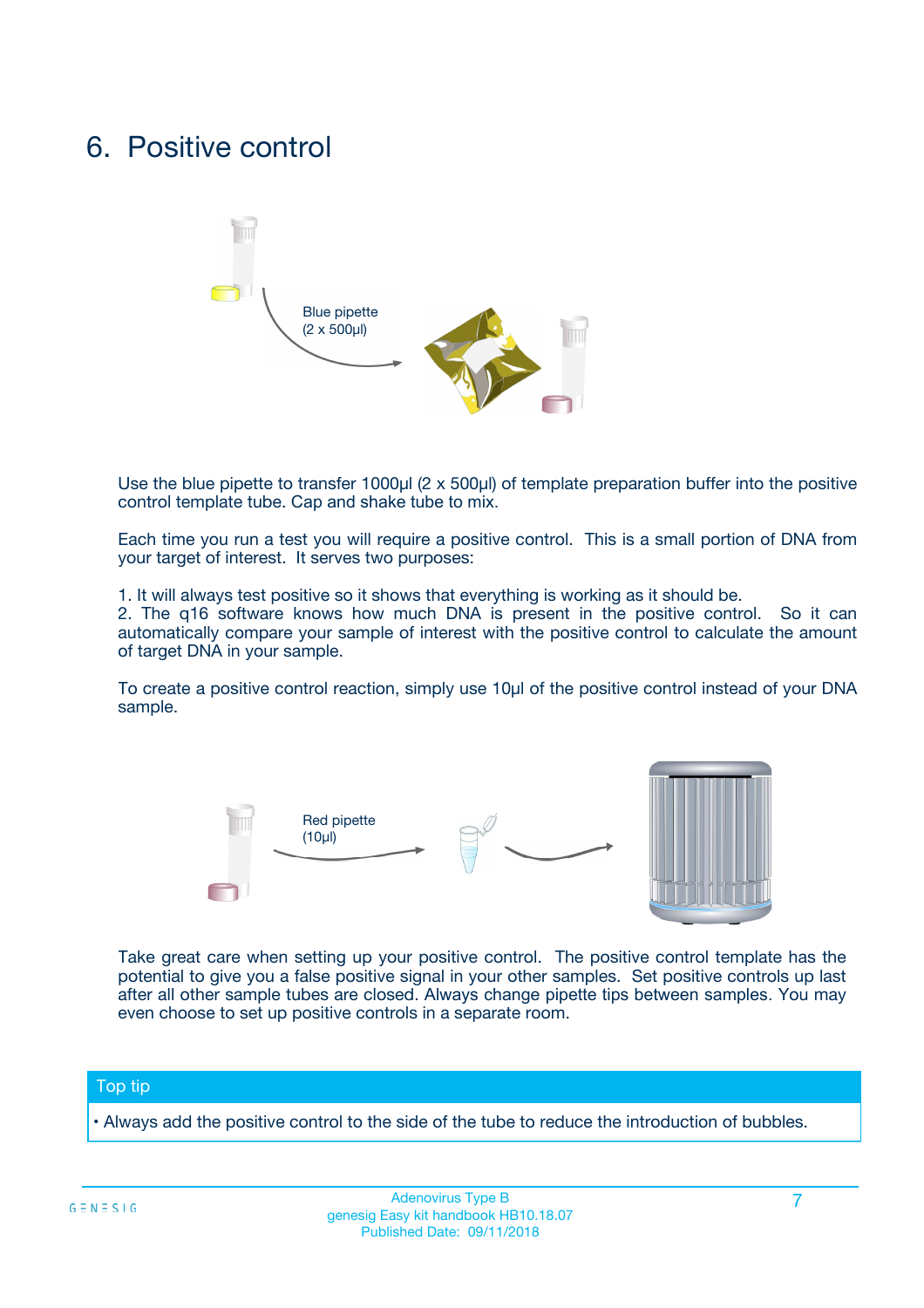# 7. Running the test

Place the tubes into the correct positions in your q16 as defined by the software, this may include positioning of empty tubes to ensure that the q16 lid is balanced. The run can then be started.

| qenesig q16 PCR software - 1.2                                               |                                   | $\Box$                                                                                          |
|------------------------------------------------------------------------------|-----------------------------------|-------------------------------------------------------------------------------------------------|
| $\vert \cdot \vert$<br>Unsaved (New Experiment 2<br><b>Open Experiments:</b> | <b>D</b> Open<br>R <sub>New</sub> | Save<br>Save As<br><b>C</b> Close<br><b>&amp; Configuration</b><br>$G \equiv N \equiv S \mid G$ |
| <b>Setup</b><br><b>Results</b><br>Stages:                                    |                                   |                                                                                                 |
| <b>Notes</b>                                                                 | <b>Samples</b>                    | <b>Tests</b>                                                                                    |
| <b>Name and Details</b>                                                      | Name<br>Color                     | Note<br>Color<br>Note<br>Name                                                                   |
| New Experiment 2017-10-26 11:06                                              | Sample 1                          | ÷<br>条<br>Test 1                                                                                |
| Kit type: genesig® Easy Target Detection kit                                 | Sample 2                          |                                                                                                 |
| Instrument Id.:                                                              | Sample 3                          | $\qquad \qquad \blacksquare$<br>$\qquad \qquad \blacksquare$                                    |
| <b>Run Completion Time:</b>                                                  | Sample 4                          |                                                                                                 |
| <b>Notes</b><br><b>A</b><br>$\overline{\mathbf v}$                           | Sample 5                          | ♦<br>4<br>÷<br>₩                                                                                |
| <b>Well Contents</b>                                                         |                                   | <b>Run</b>                                                                                      |
| Pos.<br>Test                                                                 | Sample                            | <b>Run Status</b>                                                                               |
| Test 1<br>$\blacktriangleleft$                                               | Negative Control                  | $\blacktriangle$                                                                                |
| $\overline{2}$<br>Test 1                                                     | <b>Positive Control</b>           |                                                                                                 |
| $\overline{\mathbf{3}}$<br>Test 1                                            | Sample 1                          | Show full log                                                                                   |
| Test 1<br>4                                                                  | Sample 2                          |                                                                                                 |
| 5<br>Test 1                                                                  | Sample 3                          | <b>Run Control</b>                                                                              |
| Test 1<br>6                                                                  | Sample 4                          |                                                                                                 |
| $\overline{7}$<br>Test 1                                                     | Sample 5                          |                                                                                                 |
| 8                                                                            |                                   | $\triangleright$ Start Run<br>Abort Run                                                         |
| <b>JOD FURTY TUDE TO BUILDED IN</b>                                          |                                   | $\overline{\mathbf{v}}$                                                                         |

#### Top tip

- Before loading tubes into the q16, check for bubbles! Flick the bottom of the tubes to remove any bubbles that may have formed during the test setup.
- Apply centrifugal force with a sharp wrist action to ensure all solution is at the bottom of the reaction tube.
- When repeating a test you can use a previous file as a template by clicking 'open' then selecting File name > Files of Type > Experiment file as template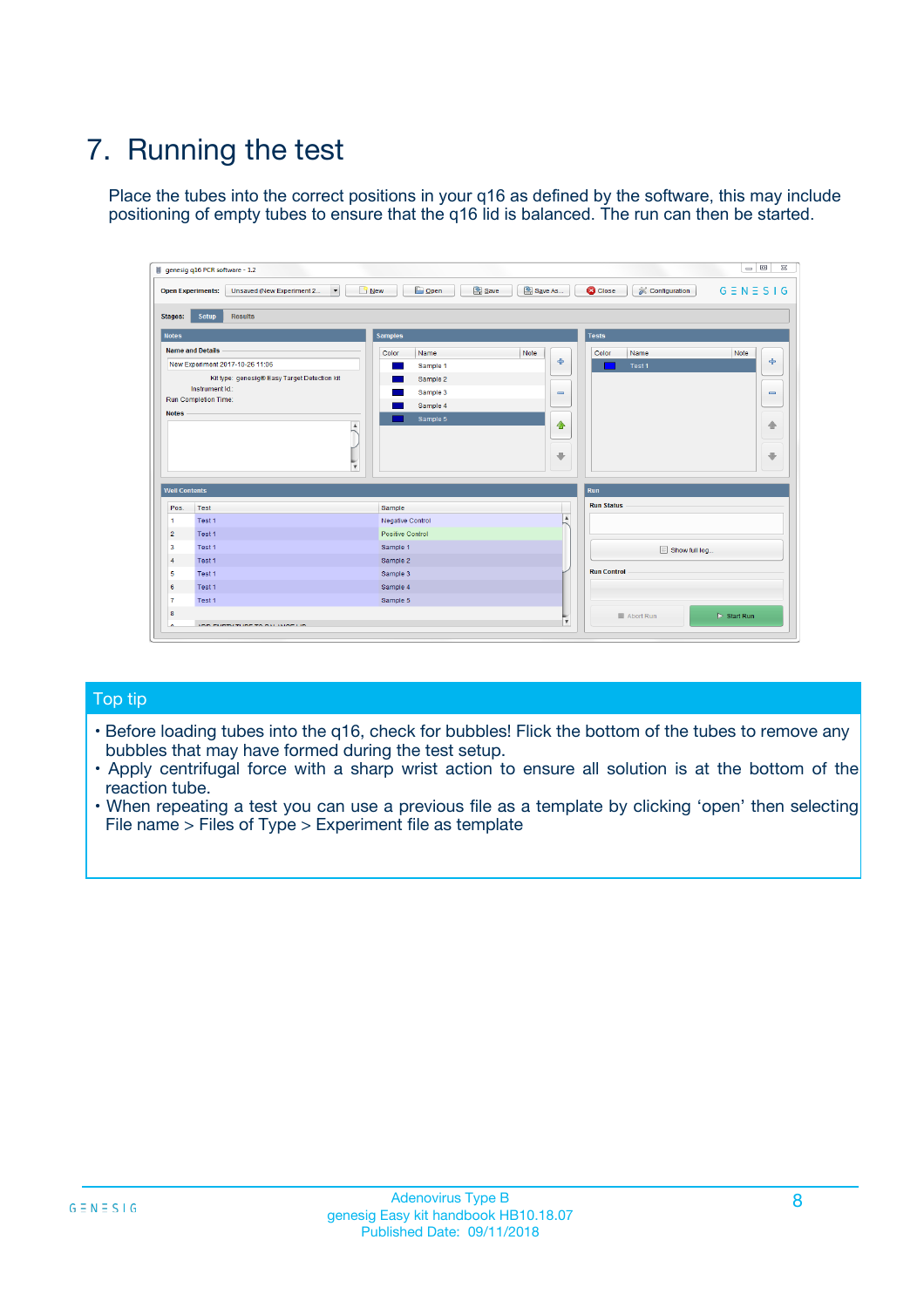## What do my results mean?

Analysis of your data is carried out automatically by the genesig q16. The following information is designed to help you fully understand a result or to troubleshoot:

### "Positive"

#### **Explanation**

Your sample has produced a positive result. Your target of interest is present and you can use the reported quantity.

"Negative"

#### **Explanation**

Your sample has produced a negative result. The target is not present in your sample.

### "Test contaminated"

#### **Explanation**

The Negative Control should be completely free of any DNA. If you see this error message it means that at some point during the setup, the Negative Control has been contaminated with DNA and has given a positive signal. This contamination has invalidated the test. The Positive Control and your test samples are both possible sources of contaminating DNA. The genesig q16 reaction tubes from previous runs will also contain very high amounts of DNA so it is important that these are carefully disposed of after the run is completed and NEVER OPENED. It may be the case that your kits have become contaminated which will lead to the same problem occurring repeatedly.

#### **Solutions**

1. Clean your working area using a commercial DNA remover solution to ensure the area is DNA free at the start of your run and re-run the test

2. If the problem persists then the kit has become contaminated and it will have to be discarded and replaced with a new kit. When you open the new kit, run a simple test to show that changing the kit has solved the problem. Prepare a test which includes only the Positive Control, the Negative Control and one 'mock sample'. For the 'mock sample' add water instead of any sample DNA. The result for the Negative Control and the mock sample should be negative indicating that contamination is no longer present.

#### **Preventive action**

An ideal lab set-up has a 'Clean area' where the test reagents are prepared and a 'sample area' where DNA samples and the Positive Control template are handled. The best workflow involves setting up all the test components (excluding the positive control template) in the clean area and then moving the tests to the sample area for sample and Positive Control addition. If this method is followed then the kit components are always kept away from possible sources of contamination. For extra security the Negative Control can be completely prepared and sealed in the clean area. All work areas should be decontaminated regularly with DNA remover.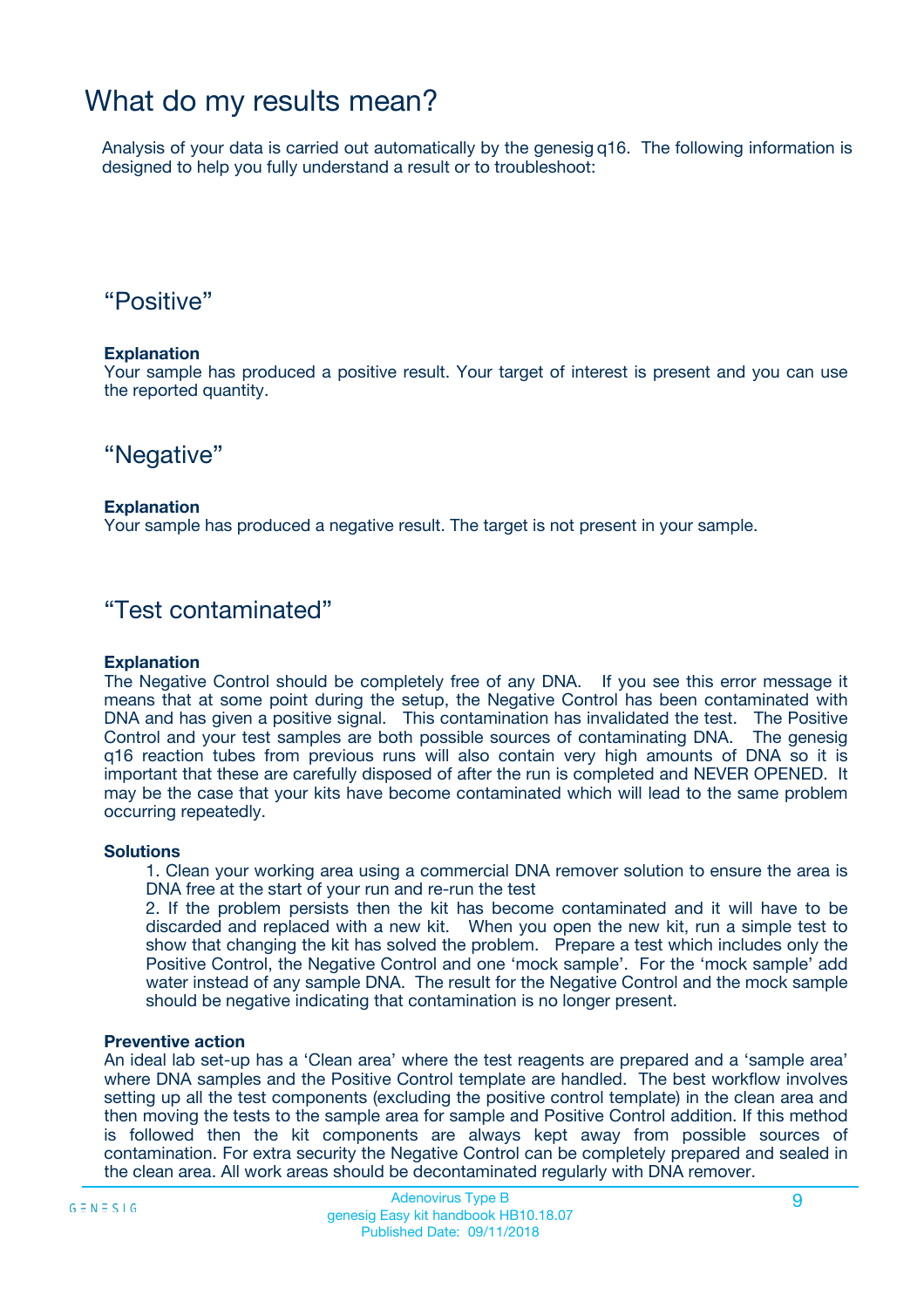### "Sample preparation failed"

#### **Explanation**

The test has failed because the quality of the sample was not high enough. The Internal Extraction Control component identifies whether the sample has been prepared correctly and is of suitable quality. This error message means that this quality control test has failed and the sample quality is not high enough for analysis.

#### **Solutions**

1. Check the sample preparation protocol for any user errors then repeat.

2. Poor quality samples can result from overloading the sample preparation protocol with too much starting material. Try reducing the amount of starting material then repeat.

3. Failing to add the Internal extraction Control DNA to your sample during the sample preparation protocol can also lead to a reported result of "sample preparation failed". Ensure that this step has not been overlooked or forgotten. If your samples are derived from an archive store or from a process separate from your genesig Easy extraction kit; you must add 5µl of Internal Extraction Control DNA into each 0.5ml of your sample to make it suitable for use on the q16.

### "Positive result, poor quality sample"

#### **Explanation**

The test is positive so if you are only interested in obtaining a 'present or absent' answer for your sample then your result is reliable. However, the test contains an Internal Extraction Control component that identifies if the sample is of high quality. This quality control test has failed and the sample is not therefore of high enough quality to accurately calculate the exact copy number of DNA present. If you require quantitative information for your sample then proceed with the solutions below.

#### **Solution**

For appropriate solutions, read the "Sample preparation failed" section of this handbook.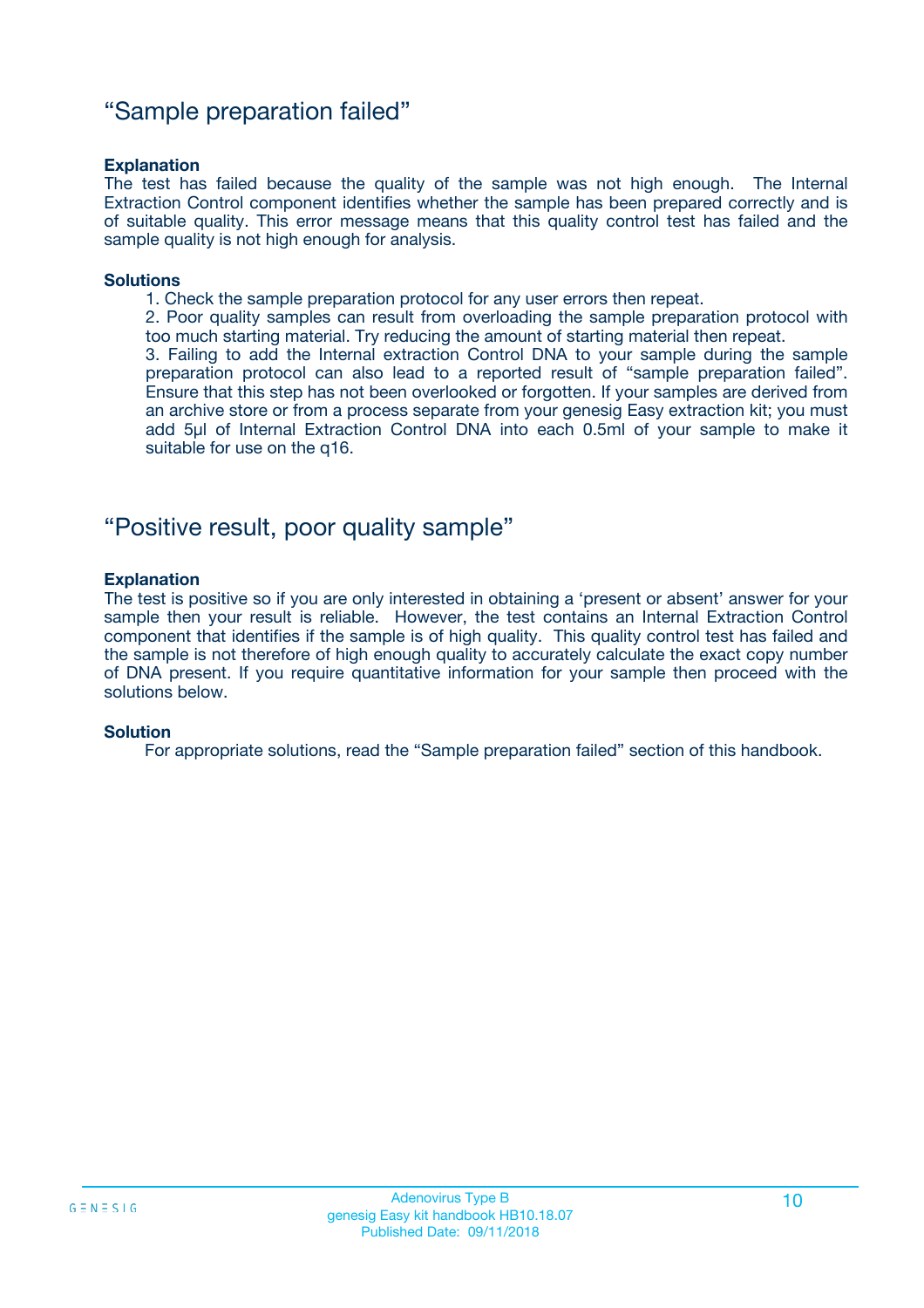### "Test failed"

#### **Explanation**

The test has failed because the Positive Control has not worked. The Positive Control is present to show that all aspects of the test are working correctly together. When this control test fails, the test as a whole is invalidated. This finding indicates that a problem has occurred in the reaction set-up part of the experiment and has nothing to do with sample preparation.

#### **Solutions**

- 1. Check the entire workflow and test set-up to look for any user errors, then repeat the test e.g. have the right colour pipettes and solutions been used with the correct tubes?
- 2. Ensure the positive and negative controls are inserted into the correct wells of your q16.

3. A component of the test may have 'gone off' due to handing errors, incorrect storage or exceeding the shelf life. When you open a new kit, run a simple test to show that changing the kit has solved the problem. Prepare a test which includes only the Positive Control, the Negative Control and one 'mock sample'. For the 'mock sample' add internal control template instead of any sample DNA. If the Positive Control works, the mock sample will now be called as a negative result.

### "Test failed and is contaminated"

#### **Explanation**

The Positive Control is indicating test failure, and the Negative Control is indicating test contamination. Please read the "Test Failed" and "Test contamination" sections of this technical support handbook for a further explanation.

#### **Solution**

For appropriate solutions, read both the "Test failed" and "Test contaminated" sections of this handbook.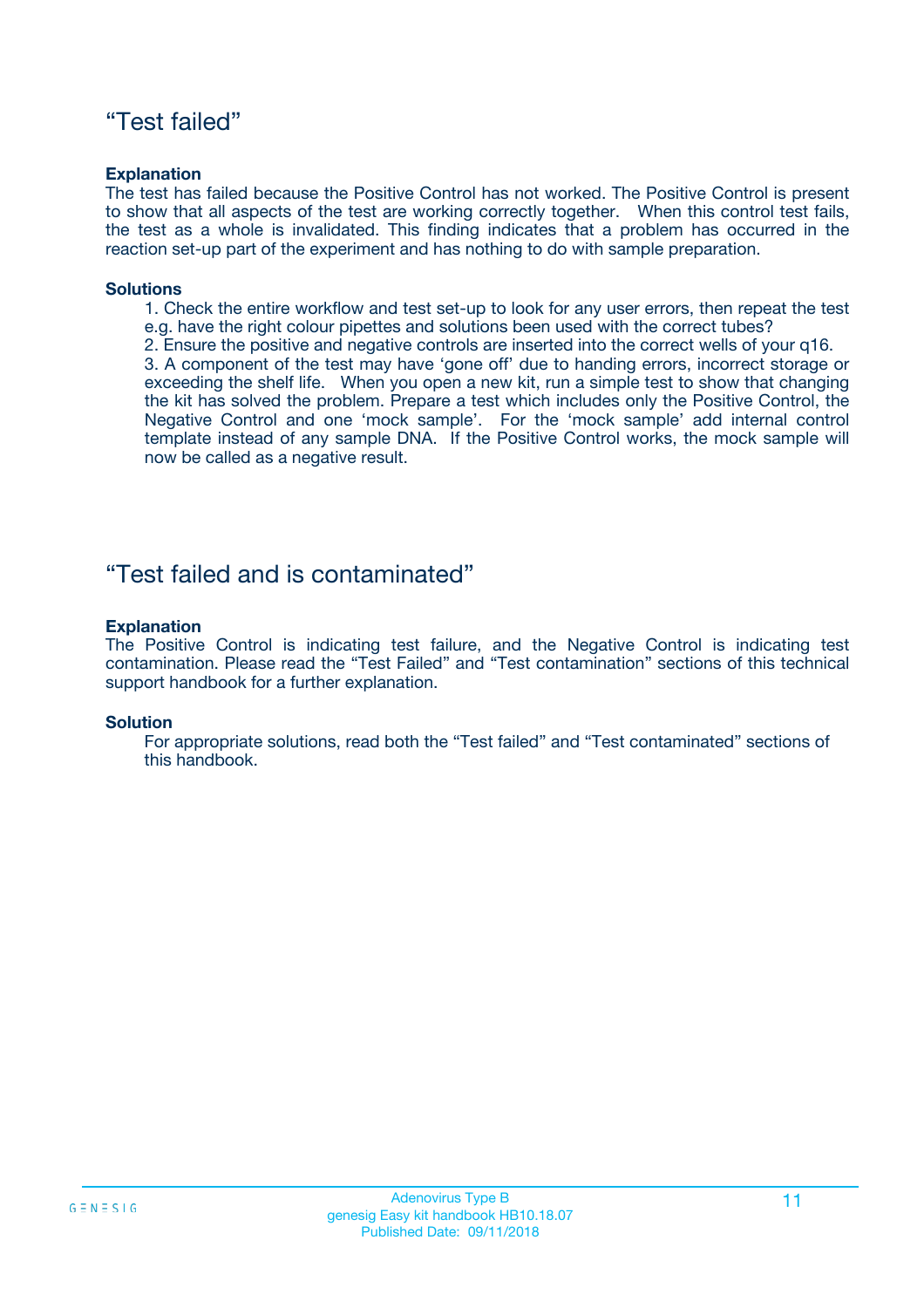# Adenovirus Type B

Adenoviruses are medium-sized (60-90 nm), non-enveloped icosahedral viruses containing double-stranded DNA. Adenoviruses represent the largest nonenveloped viruses, because they are the maximum size able to be transported through the endosome (i.e. envelope fusion is not necessary). The virion also has a unique "spike" or fibre associated with each penton base of the capsid (see picture below) that aids in attachment to the host cell via the coxsackie-adenovirus receptor on the surface of the host cell. There are 51 immunologically distinct human adenovirus serotypes (6 species: Human adenovirus A through F) that can cause human infections ranging from respiratory disease (mainly species HAdV-B and C), and conjunctivitis (HAdV-B and D), to gastroenteritis (HAdV-F serotypes 40 and 41). Adenoviruses are unusually stable to chemical or physical agents and adverse pH conditions, allowing for prolonged survival outside of the body and water. Adenoviruses are primarily spread via respiratory droplets, however they can also be spread by fecal routes as well.

The adenovirus genome is linear, non-segmented double stranded (ds) DNA which is around 30 -38Kbp. This allows the virus to theoretically carry 30 to 40 genes. Although this is significantly larger than other viruses in its Baltimore group it is still a very simple virus and is heavily reliant on the host cell for survival and replication. An interesting feature of this viral genome is that it has a terminal 55 KD protein associated with each of the 5' ends of the linear dsDNA, these are used as primers in viral replication and ensure that the ends of the virus' linear genome are adequately replicated.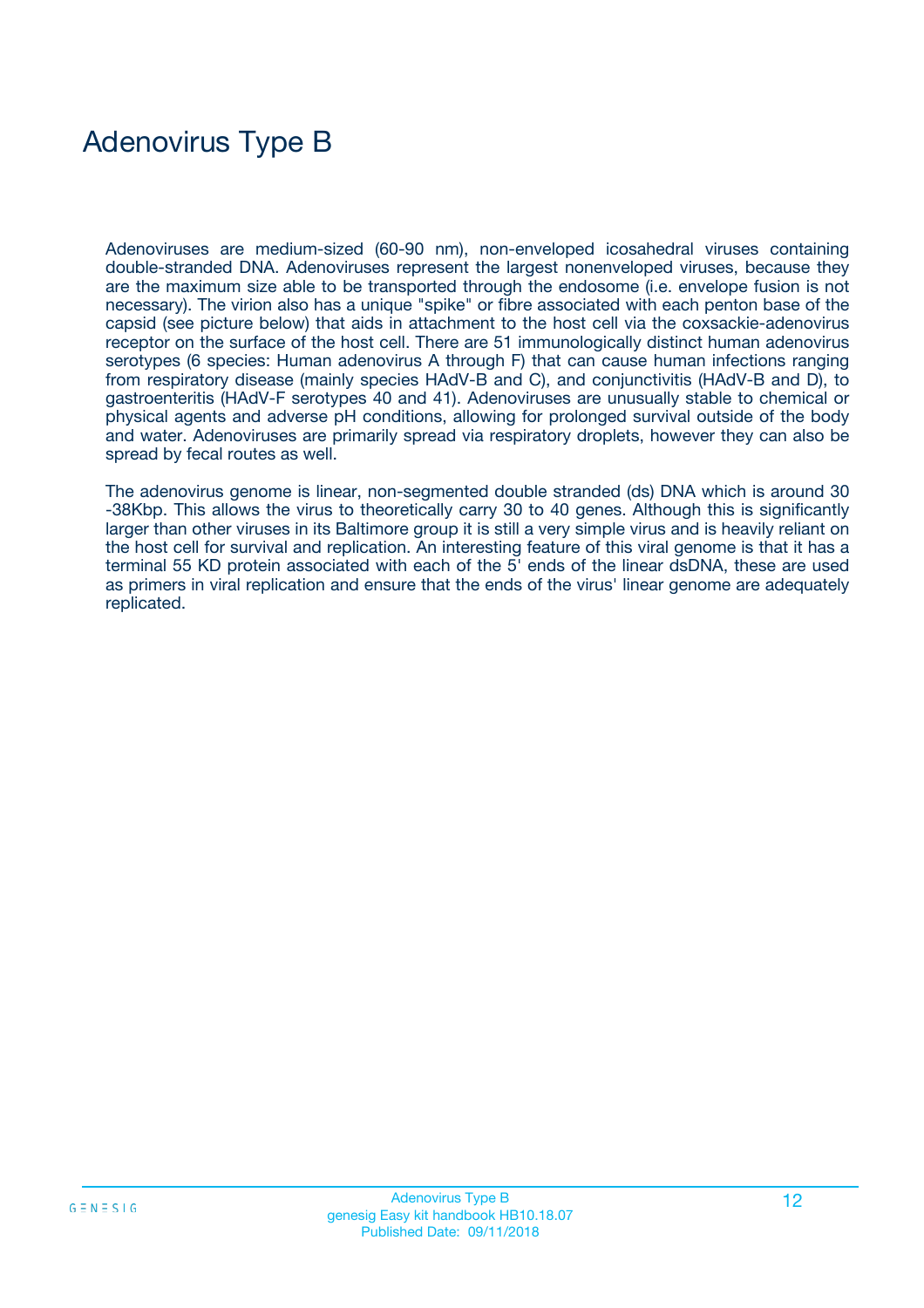## **Specificity**

The Primerdesign genesig Kit for Adenovirus Type B (AdVB) genomes is designed for the in vitro quantification of AdVB genomes. The kit is designed to have a broad detection profile. Specifically, the primers represent 100% homology with over 95% of the NCBI database reference sequences available at the time of design.

The dynamics of genetic variation means that new sequence information may become available after the initial design. Primerdesign periodically reviews the detection profiles of our kits and when required releases new versions.

The target sequence (hexon gene) has previously been shown to be a good genetic marker for Adenovirus in other real time PCR based studies (Hernroth et.at 2002). The primers and probe sequences in this kit have 100% homology with over 95% of NCBI database sequences.

If you require further information, or have a specific question about the detection profile of this kit then please send an e.mail to enquiry@primerdesign.co.uk and our bioinformatics team will answer your question.